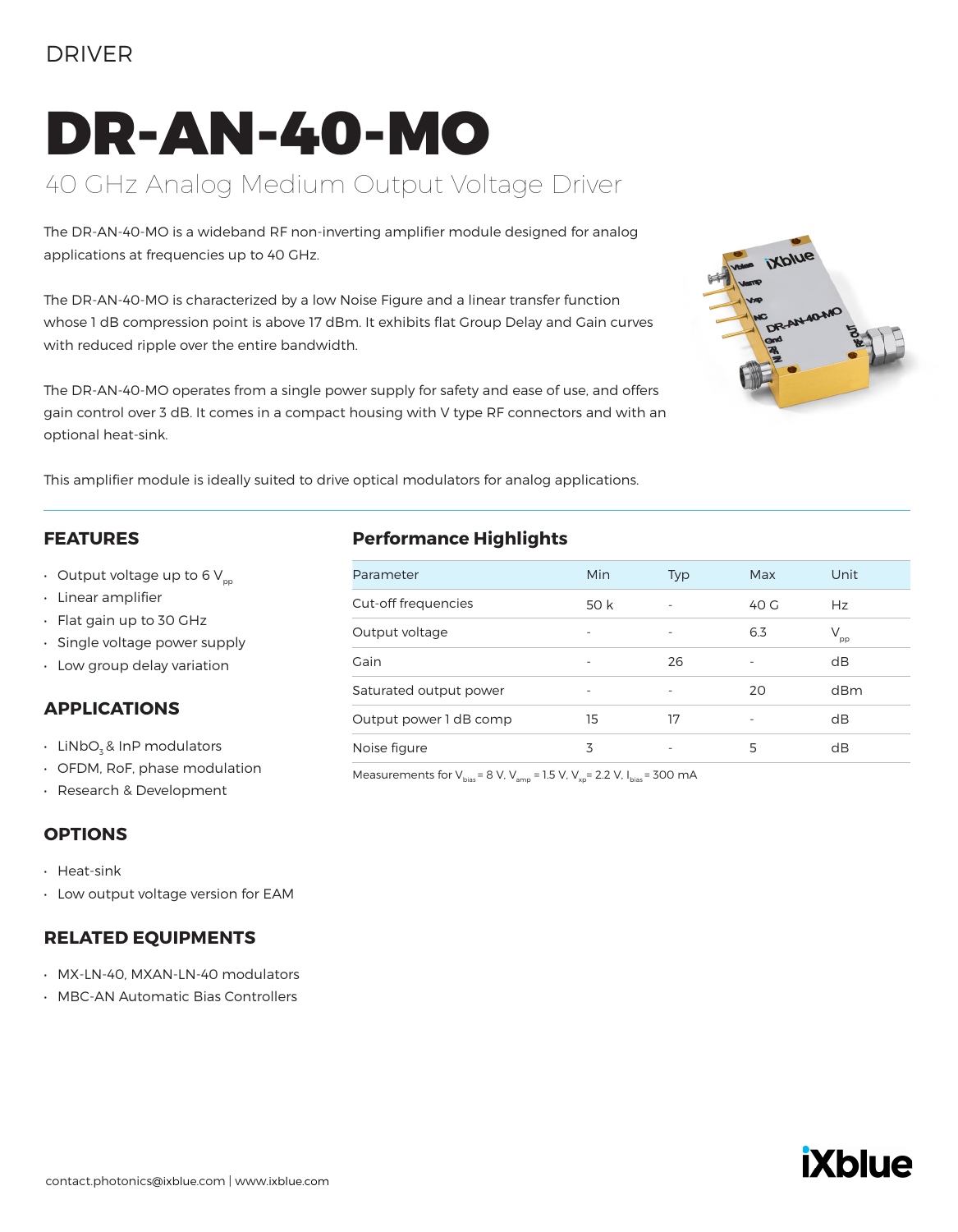### DRIVER | **DR-AN-40-MO** | 2/5

## DR-AN-40-MO

## 40 GHz Analog Medium Output Voltage Driver

### **DC Electrical Characteristics**

| Parameter                   | Symbol            | Min | Typ | Max | Unit |
|-----------------------------|-------------------|-----|-----|-----|------|
| Supply voltage (fixed)      | V <sub>bias</sub> |     |     |     |      |
| Current consumption         | bias <sup>'</sup> |     | 300 | 350 | mA   |
| Gain control voltage        | amp               |     | ۱.5 |     |      |
| Cross point control Voltage | $V_{xp}$          |     | 2.2 | 2.3 |      |

### **Electrical Characteristics**

| Parameter          | Symbol                      | Condition                | Min                      | <b>Typ</b>               | Max                      | Unit            |
|--------------------|-----------------------------|--------------------------|--------------------------|--------------------------|--------------------------|-----------------|
| Lower frequency    | $f_{adv}$ lower             | -3 dB point              | -                        | $\sim$                   | 50                       | kHz             |
| Upper frequency    | $f_{\rm 3db'}$ upper        | -3 dB point              | 36                       | 40                       | $\overline{\phantom{a}}$ | <b>GHz</b>      |
| Gain               | $S_{21}$                    | Small signal             | $\overline{\phantom{a}}$ | 26                       | $\overline{\phantom{a}}$ | dB              |
| Gain ripple        | $\overline{\phantom{0}}$    | $< 40$ GHz               | $\overline{\phantom{a}}$ | ±1.5                     | $\overline{\phantom{a}}$ | dB              |
| Input return loss  | $S_{11}$                    | 50 MHz < f < 30 GHz      |                          | -10                      | $\overline{\phantom{a}}$ | dB              |
| Output return loss | $\mathsf{S}_{\mathsf{22}}$  | 50 MHz < $f$ < 30 GHz    | ÷,                       | $-10$                    | $\overline{\phantom{a}}$ | dB              |
| Isolation          | $S_{12}$                    | 50 MHz < $f$ < 30 GHz    |                          | $-60$                    | $\overline{\phantom{a}}$ | dB              |
| Output power 1 dB  | $P_{1 dB}$                  | 2 GHz < f < 20 GHz       | 15                       | 17                       | $\overline{\phantom{a}}$ | dBm             |
| Saturated power    | $P_{\text{sat}}$            | $f < 20$ GHz             | $\overline{\phantom{m}}$ | 20                       | $\overline{\phantom{a}}$ | dBm             |
| Output voltage     | $\mathsf{V}_{\mathsf{out}}$ | Linear                   | O                        | 4.5                      | $\overline{\phantom{a}}$ | $V_{\text{pp}}$ |
|                    |                             | Maximum swing            | O                        | 6.3                      | $\overline{\phantom{a}}$ |                 |
| Noise figure       | <b>NF</b>                   | $f < 1$ GHz              | 5                        | $\overline{\phantom{a}}$ | $\overline{\phantom{a}}$ | dB              |
|                    |                             | $1$ GHz < $f$ < 26 GHz   | 3                        | $\sim$                   | 5                        |                 |
| Power dissipation  | P                           | $\overline{\phantom{a}}$ | $\overline{\phantom{a}}$ | 2.4                      | 3.2                      | W               |

Conditions:  $V_{in}$  = 0.5  $V_{pp'}$ , T<sub>amb</sub> = 25°C, 50  $\Omega$  system

### **Absolute Maximum Ratings**

Stresses in excess of the absolute maximum ratings can cause permanent damage to the device. These are absolute stress ratings only. Functional operation of the device is not implied at these or any other conditions in excess of those given in the operational sections of the data sheet. Exposure to absolute maximum ratings for extended periods can adversely affect device reliability.

| Parameter                    | Symbol                     | Min      | Max   | Unit            |
|------------------------------|----------------------------|----------|-------|-----------------|
| RF input voltage             | $V_{in}$                   | ٠        | 0.63  | $V_{\text{pp}}$ |
| Supply voltage               | $V_{bias}$                 | $\Omega$ | 9     | V               |
| DC current                   | l<br>bias                  | O        | 350   | mA              |
| Gain control voltage         | $V_{amp}$                  | O        | 1.7   | $\vee$          |
| Output power control voltage | $V_{xp}$                   | O        | 2.3   | V               |
| Power dissipation            | $P_{\text{diss}}$          | ۰        | 3.2   | W               |
| Operating temperature        | $\mathsf{T}_{\mathsf{op}}$ | $\Omega$ | $+50$ | $^{\circ}$ C    |
| Storage temperature          | 'st                        | $-20$    | $+70$ | $^{\circ}C$     |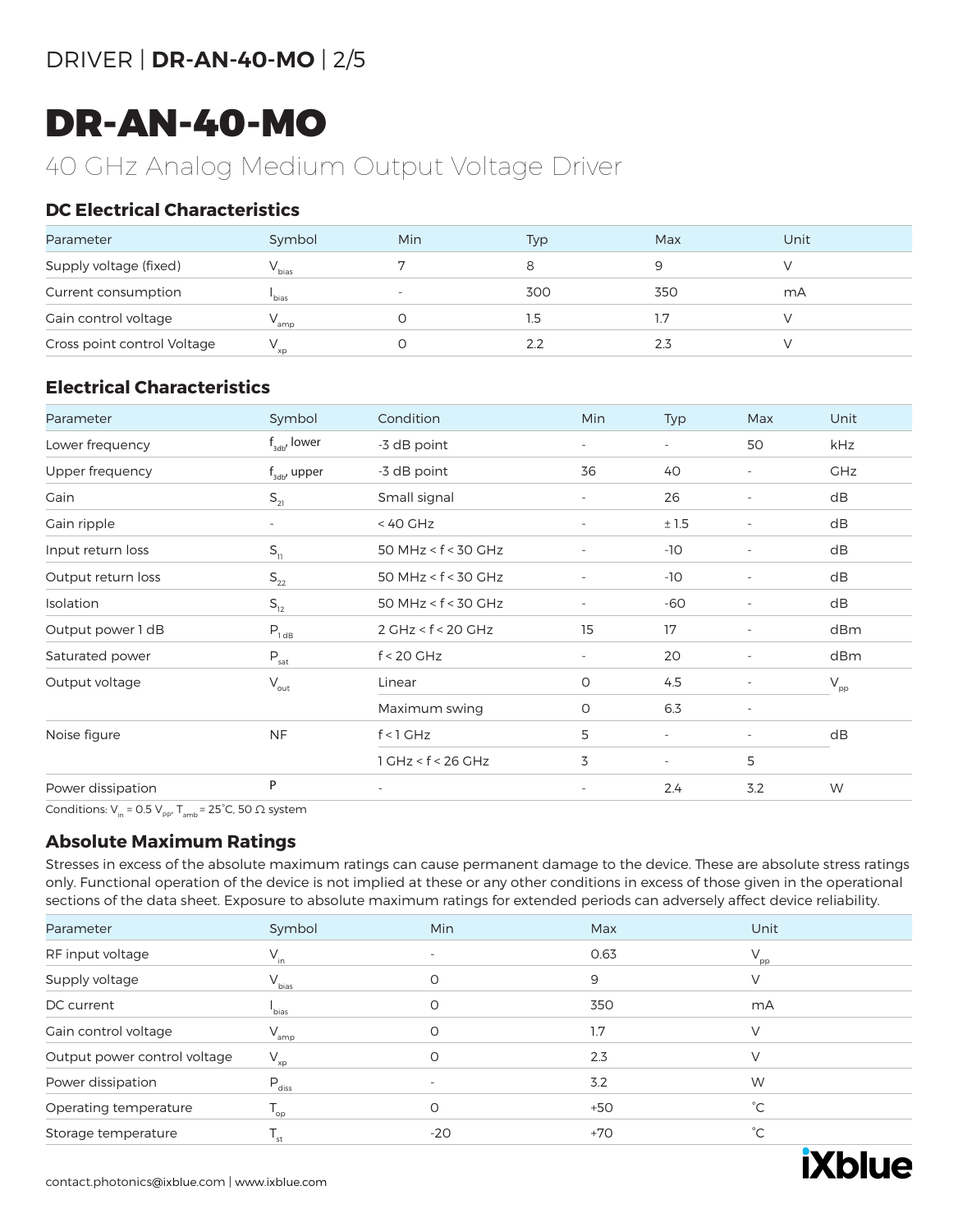### DRIVER | **DR-AN-40-MO** | 3/5

## DR-AN-40-MO



-40 -35 -30

 $\overline{\omega}$  -25 -20

S11 (dB)



Saturated Output Power Curve Conditions:  $V_{bias} = 8 V$ ,  $V_{amp} = 1.5 V$ ,  $V_{xo} = 2.2 V$ ,  $I_{bias} = 300 mA$ 



contact.photonics@ixblue.com | www.ixblue.com



0 5 10 15 20 25 30 35 40

Frequency (GHz)

Conditions:  $V_{bias} = 8 V$ ,  $V_{amp} = 1.5 V$ ,  $V_{xo} = 2.2 V$ ,  $I_{bias} = 300 mA$ 

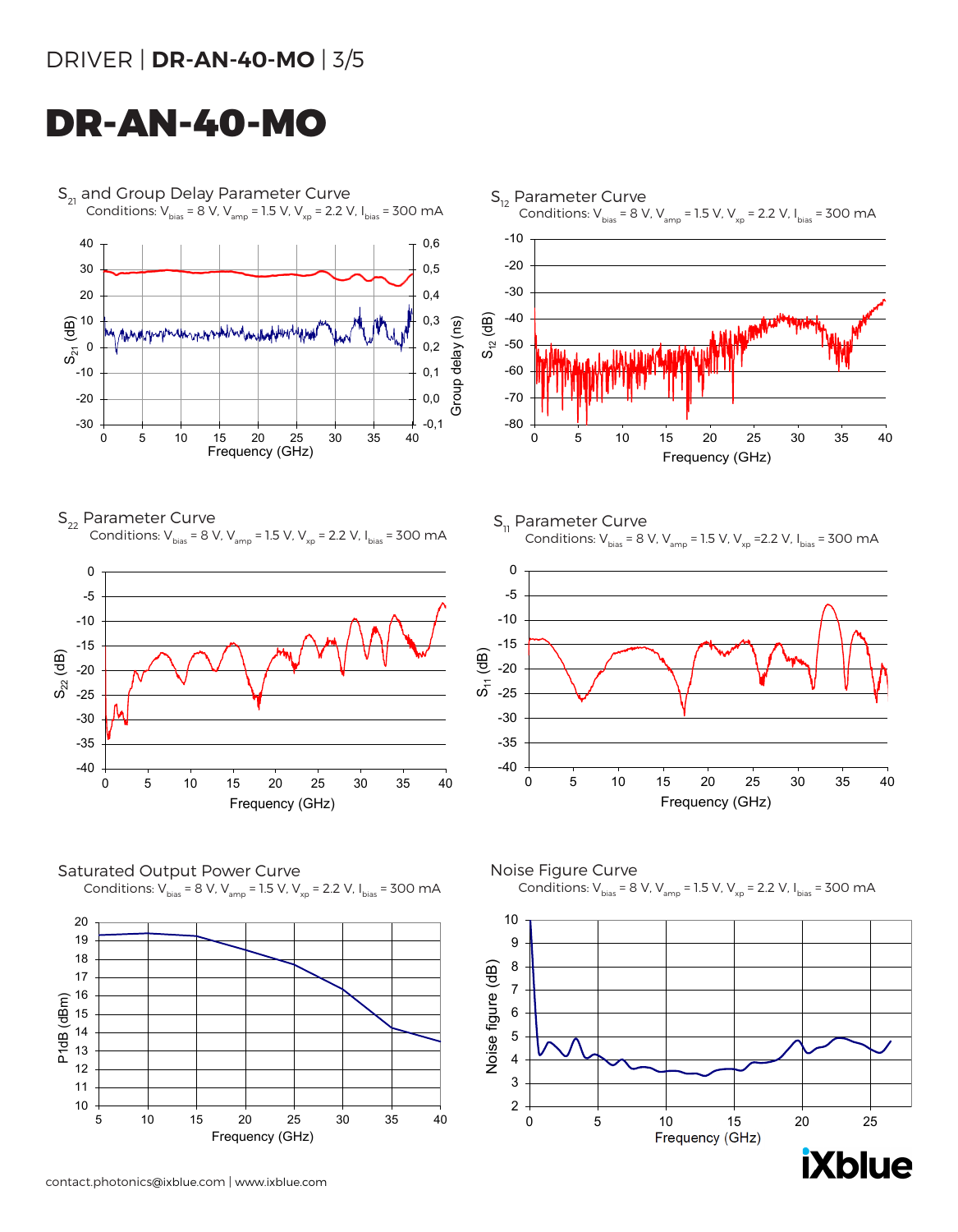### DRIVER | **DR-AN-40-MO** | 4/5

Electrical Schematic Diagram



#### Mechanical Diagram and Pinout All measurements in mm



The heat-sinking of the module is necessary. It's user responsability to use an adequate heat-sink. Refer to page 5 for iXblue recommended heat-sink.

| <b>PIN</b> | <b>Function</b>                     | Unit                                  |
|------------|-------------------------------------|---------------------------------------|
| IN         | RF In                               | Female V connector                    |
| OUT        | RF Out                              | Male V connector                      |
| $V_{bias}$ | Power supply voltage                | Set a typical operating specification |
| $V_{amp}$  | Output voltage amplitude adjustment | Adjust for gain control tuning        |
| $V_{xp}$   | Output power adjustment             | Adjust for power tuning               |